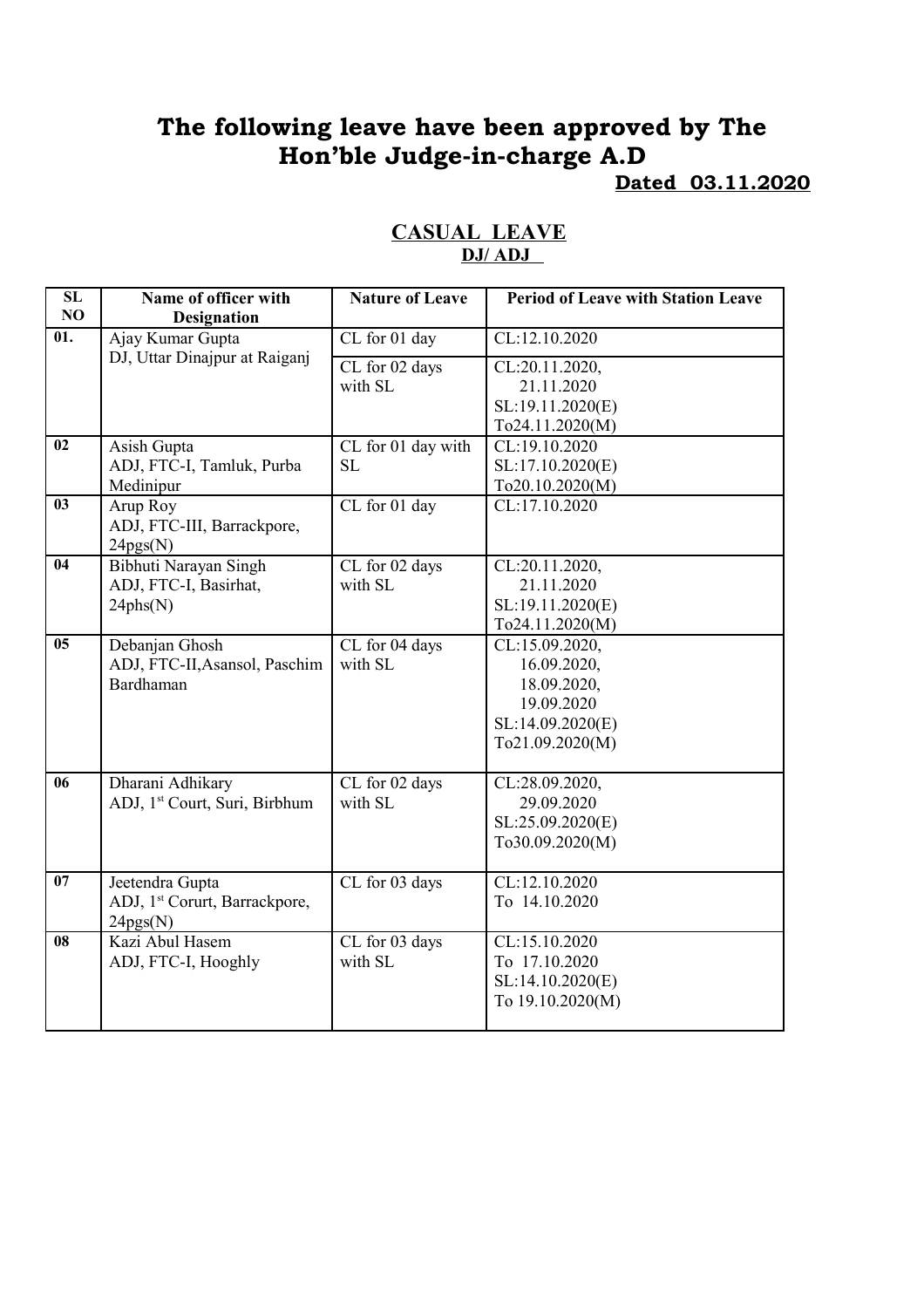| 09 | Leena Golder<br>ADJ, FTC-I, Raganj, Uttar<br>Dinajpur                              | CL for 04 days<br>with SL       | CL:21.11.2020,<br>24.11.2020,<br>25.11.2020,<br>26.11.2020<br>SL:20.11.2020(E)<br>To 27.11.2020(M) |
|----|------------------------------------------------------------------------------------|---------------------------------|----------------------------------------------------------------------------------------------------|
| 10 | Dr. Moumita Bhattacharya<br>ADJ, 2 <sup>nd</sup> Court, Contai, Purba<br>Medinipur | CL for 03 days<br>with SL       | CL:15.10.2020<br>To 17.10.2020<br>SL:14.10.2020(E)<br>To 19.10.2020(M)                             |
| 11 | Mihir Kumar Mondal<br>ADJ, 4 <sup>th</sup> Court, Howrah                           | CL for 01 day                   | CL:15.10.2020                                                                                      |
| 12 | Madhumita Roy<br>ADJ, 4 <sup>th</sup> Court, Suri, Birbhum                         | CL for 01 day with<br><b>SL</b> | CL:03.10.2020<br>SL:01.10.2020(E)<br>To 05.10.2020(M)                                              |
| 13 | Malati Karmakar<br>ADJ, 4 <sup>th</sup> Court, Barasat,<br>24pgs(N)                | CL for 02 days                  | CL:15.10.2020,<br>16.10.2020                                                                       |
| 14 | Melissa Gurung<br>ADJ, FTC-IV, Alipore,<br>24pgs(S)                                | CL for 02 days<br>with SL       | CL:28.09.2020,<br>29.09.2020<br>SL:25.09.2020(E)<br>To 30.09.2020(M)                               |
| 15 | Pijush Kanti Roy<br>ADJ, FTC-I, Daimond<br>Harbour, 24pgs(S)                       | CL for 01 day                   | CL:14.10.2020                                                                                      |

**Sd/- Registrar (Judicial Service)**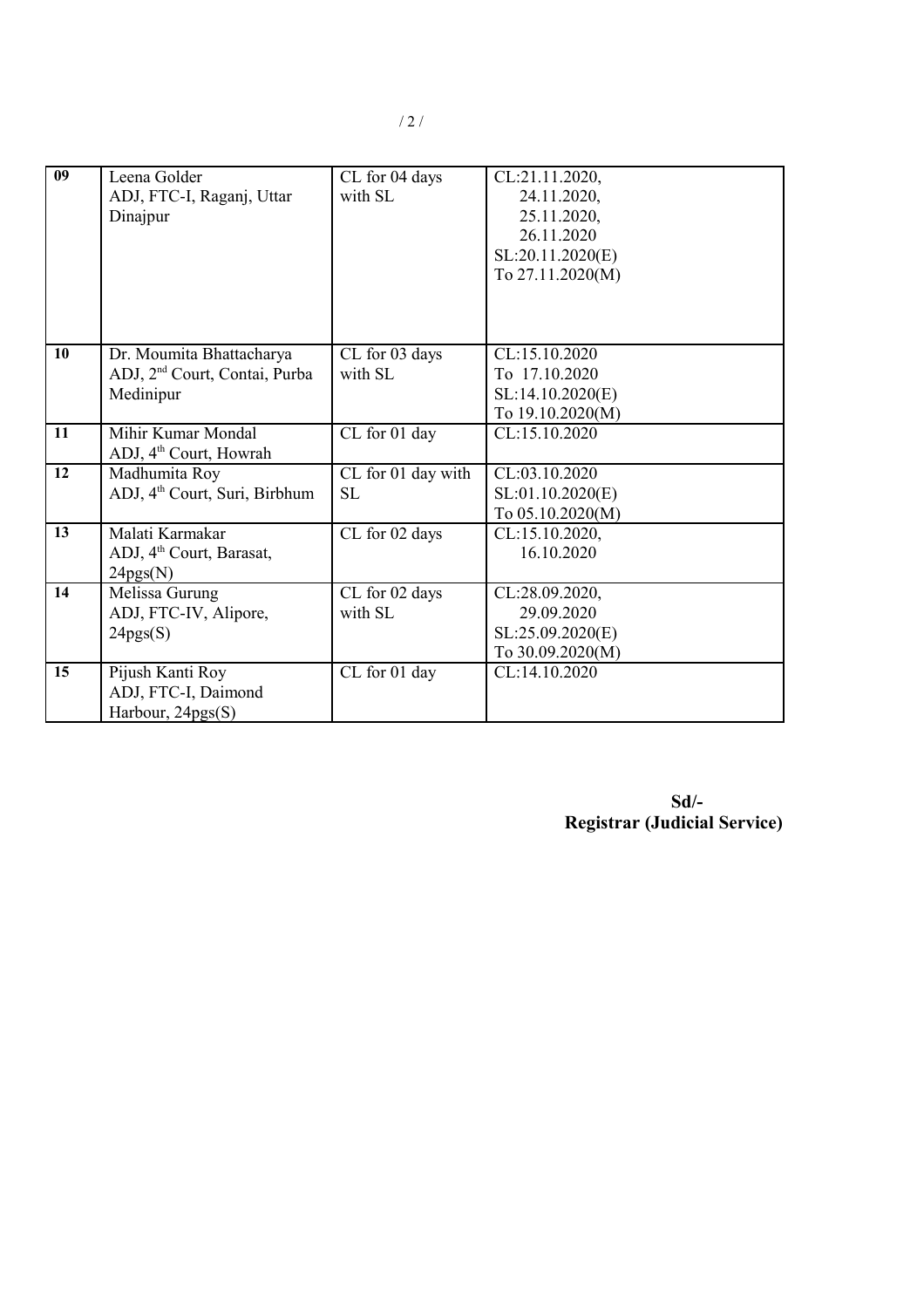## **The following leave have been approved by the Hon'ble Judge-in-Charge A.D.**

#### **Dated : 03.11.2020**

#### **DJ/ADJ**

| SL<br>NO | Name of officer with<br><b>Designation</b>                  | <b>Nature of Leave</b>   | <b>Period of Leave with Station Leave</b> |
|----------|-------------------------------------------------------------|--------------------------|-------------------------------------------|
| 01.      | Sri Debabrata Mukherjee<br>ADJ, Islampur, Uttar<br>Dinajpur | Earned Leave for 08 days | From $18.09.2020$ to $25.09.2020$         |

### **JM**

| SL<br>NO | Name of officer with<br><b>Designation</b>                     | <b>Nature of Leave</b>   | <b>Period of Leave with Station Leave</b> |
|----------|----------------------------------------------------------------|--------------------------|-------------------------------------------|
| 02.      | Sri Amartya Chakraborty<br>JM, 3 <sup>rd</sup> Court, Siliguri | Earned Leave for 07 days | From 08.10.2020 to 14.10.2020             |

Sd/-

**Registrar(Judicial Service)**